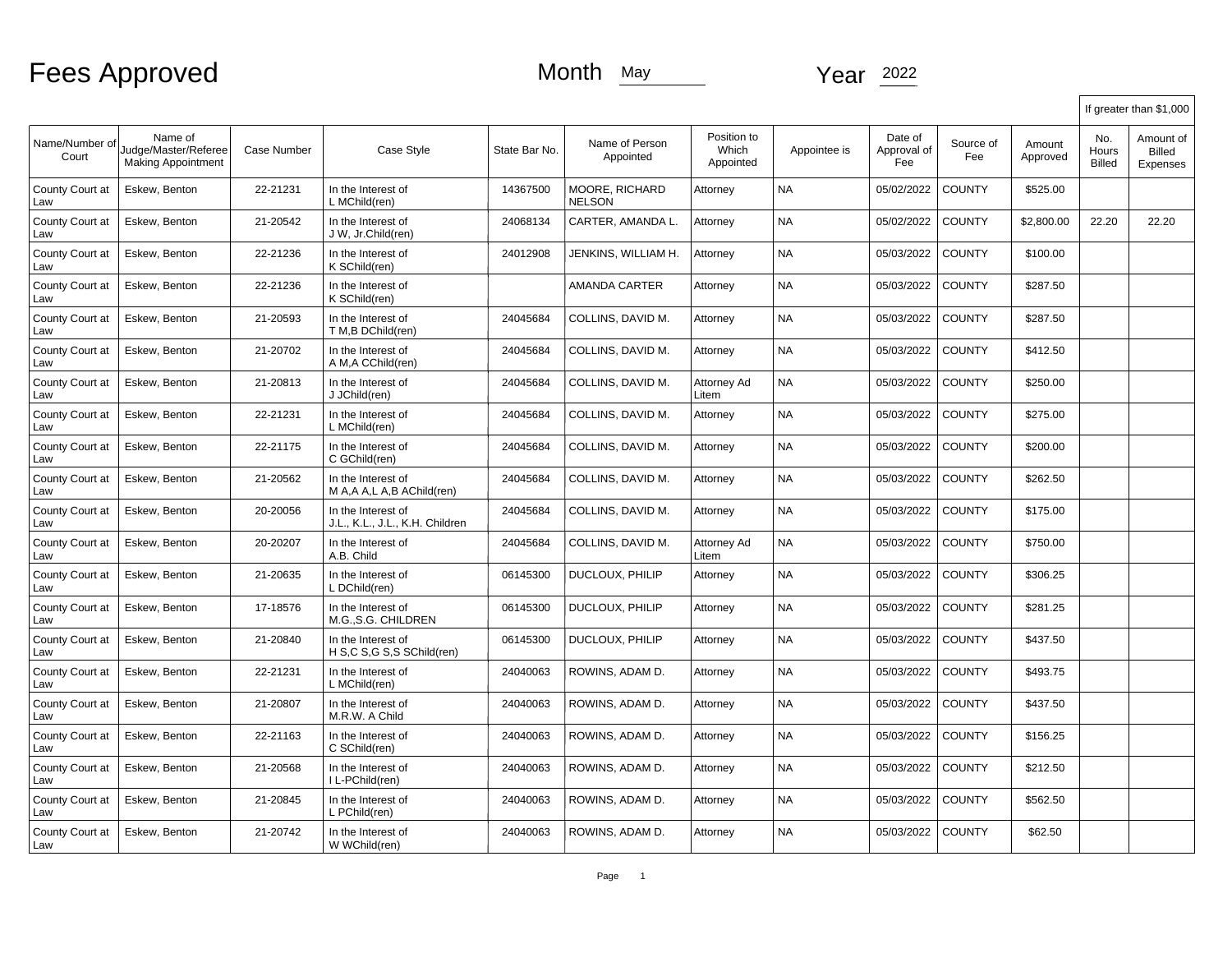## Fees Approved Month May Month May Year 2022

|                         |                                                              |             |                                                                                                                                                                                       |               |                             |                                   |              |                               |                  |                    | If greater than \$1,000 |                                        |  |  |
|-------------------------|--------------------------------------------------------------|-------------|---------------------------------------------------------------------------------------------------------------------------------------------------------------------------------------|---------------|-----------------------------|-----------------------------------|--------------|-------------------------------|------------------|--------------------|-------------------------|----------------------------------------|--|--|
| Name/Number of<br>Court | Name of<br>Judge/Master/Referee<br><b>Making Appointment</b> | Case Number | Case Style                                                                                                                                                                            | State Bar No. | Name of Person<br>Appointed | Position to<br>Which<br>Appointed | Appointee is | Date of<br>Approval of<br>Fee | Source of<br>Fee | Amount<br>Approved | No.<br>Hours<br>Billed  | Amount of<br><b>Billed</b><br>Expenses |  |  |
| County Court at<br>Law  | Eskew, Benton                                                | 21-21047    | IN THE MATTER OF THE<br><b>MARRIAGE OF</b><br><b>TOBY CLIFTON LUSTY</b><br>AND<br><b>KAYTE JEAN LUSTY</b><br>AND IN THE INTEREST OF<br>L.L., G.L., G.L., AND C.L.,<br><b>CHILDREN</b> | 24040063      | ROWINS, ADAM D.             | Attorney Ad<br>Litem              | <b>NA</b>    | 05/03/2022                    | <b>COUNTY</b>    | \$312.50           |                         |                                        |  |  |
| County Court at<br>Law  | Eskew, Benton                                                | 22-21238    | In the Interest of<br>E L, W R, G R, M L, J L Child (ren)                                                                                                                             | 24040063      | ROWINS, ADAM D.             | Attorney                          | <b>NA</b>    | 05/03/2022                    | <b>COUNTY</b>    | \$93.75            |                         |                                        |  |  |
| County Court at<br>Law  | Eskew, Benton                                                | 21-20702    | In the Interest of<br>A M, A CChild(ren)                                                                                                                                              | 24040063      | ROWINS, ADAM D.             | Attorney Ad<br>Litem              | <b>NA</b>    | 05/03/2022                    | <b>COUNTY</b>    | \$93.75            |                         |                                        |  |  |
| County Court at<br>Law  | Eskew, Benton                                                | 21-20702    | In the Interest of<br>A M, A CChild(ren)                                                                                                                                              | 24089963      | Anderson, Alexander         | Attorney                          | <b>NA</b>    | 05/19/2022                    | <b>COUNTY</b>    | \$275.00           |                         |                                        |  |  |
| County Court at<br>Law  | Eskew, Benton                                                | 22-21175    | In the Interest of<br>C GChild(ren)                                                                                                                                                   | 24089963      | Anderson, Alexander         | Attorney                          | <b>NA</b>    | 05/19/2022                    | <b>COUNTY</b>    | \$250.00           |                         |                                        |  |  |
| County Court at<br>Law  | Eskew, Benton                                                | 21-21020    | In the Interest of<br>E C.E CChild(ren)                                                                                                                                               | 24089963      | Anderson, Alexander         | Attorney Ad<br>Litem              | <b>NA</b>    | 05/19/2022                    | <b>COUNTY</b>    | \$500.00           |                         |                                        |  |  |
| County Court at<br>Law  | Eskew, Benton                                                | 21-20868    | In the Interest of<br>J S.R M.F A.Y SChild(ren)                                                                                                                                       | 24089963      | Anderson, Alexander         | Attorney                          | <b>NA</b>    | 05/19/2022                    | <b>COUNTY</b>    | \$156.25           |                         |                                        |  |  |
| County Court at<br>Law  | Eskew, Benton                                                | 22-21236    | In the Interest of<br>K SChild(ren)                                                                                                                                                   | 24089963      | Anderson, Alexander         | Attorney                          | <b>NA</b>    | 05/19/2022                    | <b>COUNTY</b>    | \$431.25           |                         |                                        |  |  |
| County Court at<br>Law  | Eskew, Benton                                                | 20-20403    | In the Interest of<br>M.B., A.V., J.V.B., A.V.B.<br>CHILDREN                                                                                                                          | 24089963      | Anderson, Alexander         | Attorney Ad<br>Litem              | <b>NA</b>    | 05/20/2022                    | <b>COUNTY</b>    | \$375.00           |                         |                                        |  |  |
| County Court at<br>Law  | Eskew, Benton                                                | 21-20840    | In the Interest of<br>H S,C S,G S,S SChild(ren)                                                                                                                                       | 06145300      | DUCLOUX, PHILIP             | Attorney                          | <b>NA</b>    | 05/24/2022                    | <b>COUNTY</b>    | \$806.25           |                         |                                        |  |  |
| County Court at<br>Law  | Eskew, Benton                                                | 22-21269    | In the Interest of<br>ADILYNN LOPEZ, JAYDEN<br>LOPEZ, ANTHONY<br>LOPEZChild(ren)                                                                                                      | 06145300      | DUCLOUX, PHILIP             | Attorney                          | <b>NA</b>    | 05/24/2022                    | <b>COUNTY</b>    | \$525.00           |                         |                                        |  |  |
| County Court at<br>Law  | Eskew, Benton                                                | 21-21040    | In the Interest of<br>K GChild(ren)                                                                                                                                                   | 06145300      | DUCLOUX, PHILIP             | Attorney                          | <b>NA</b>    | 05/24/2022                    | <b>COUNTY</b>    | \$400.00           |                         |                                        |  |  |
| County Court at<br>Law  | Eskew, Benton                                                | 22-21269    | In the Interest of<br>ADILYNN LOPEZ, JAYDEN<br>LOPEZ.ANTHONY<br>LOPEZChild(ren)                                                                                                       | 24012908      | JENKINS, WILLIAM H.         | Attorney                          | <b>NA</b>    | 05/25/2022                    | <b>COUNTY</b>    | \$150.00           |                         |                                        |  |  |
| County Court at<br>Law  | Eskew, Benton                                                | 21-20593    | In the Interest of<br>T M, B DChild(ren)                                                                                                                                              | 24029650      | JUAREZ, VERONICA            | Attorney                          | <b>NA</b>    | 05/25/2022                    | <b>COUNTY</b>    | \$306.25           |                         |                                        |  |  |
| County Court at<br>Law  | Eskew, Benton                                                | 21-20568    | In the Interest of<br>I L-PChild(ren)                                                                                                                                                 | 24029650      | JUAREZ, VERONICA            | Attorney                          | <b>NA</b>    | 05/25/2022                    | <b>COUNTY</b>    | \$368.75           |                         |                                        |  |  |
| County Court at<br>Law  | Eskew, Benton                                                | 20-20207    | In the Interest of<br>A.B. Child                                                                                                                                                      | 24029650      | JUAREZ, VERONICA            | Attorney                          | <b>NA</b>    | 05/25/2022                    | <b>COUNTY</b>    | \$531.25           |                         |                                        |  |  |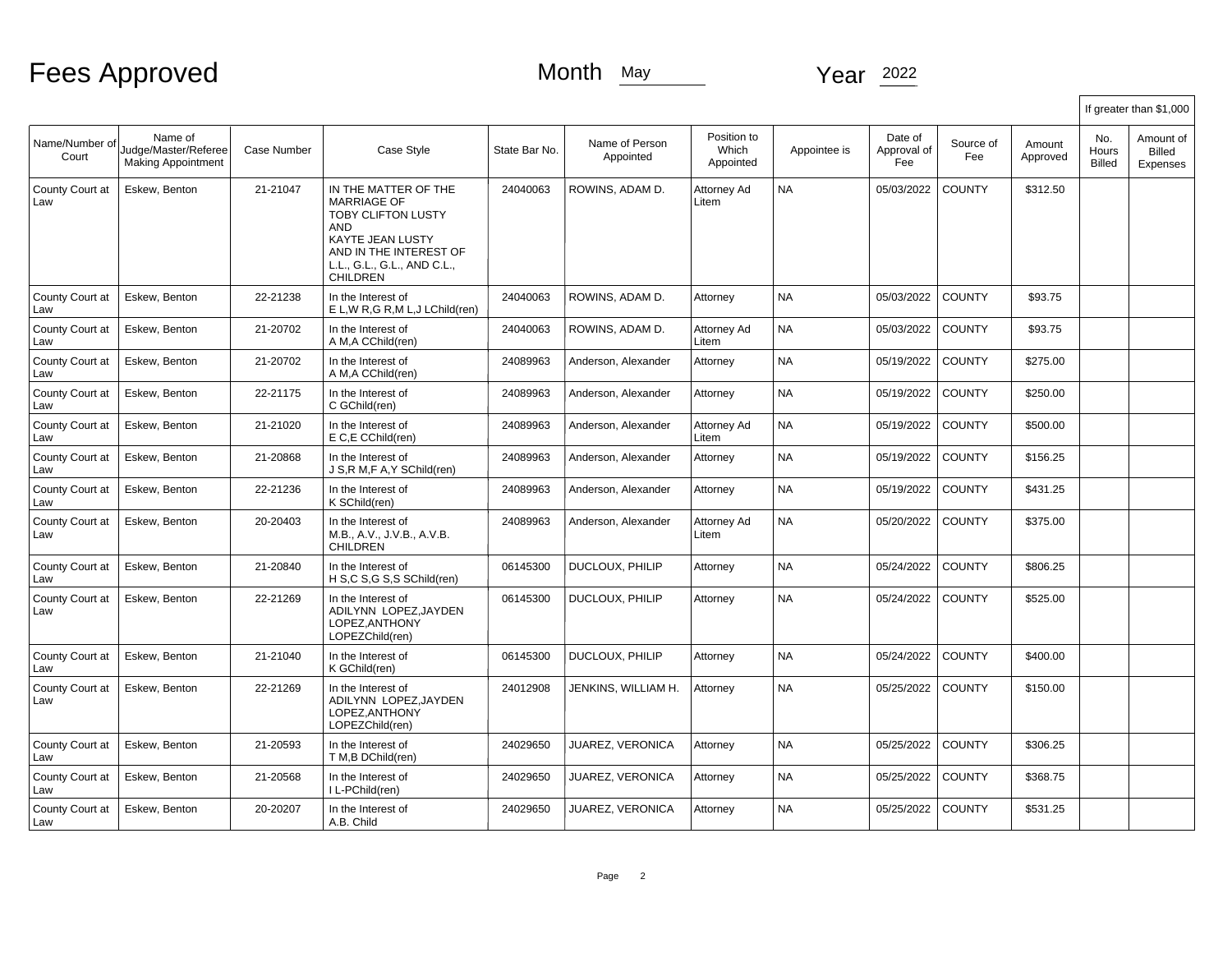Fees Approved Month May Month May Year 2022

|                           |                                                              |             |                                                      |               |                             |                                   |              |                               |                  |                    |                               | If greater than \$1,000         |
|---------------------------|--------------------------------------------------------------|-------------|------------------------------------------------------|---------------|-----------------------------|-----------------------------------|--------------|-------------------------------|------------------|--------------------|-------------------------------|---------------------------------|
| Name/Number of l<br>Court | Name of<br>Judge/Master/Referee<br><b>Making Appointment</b> | Case Number | Case Style                                           | State Bar No. | Name of Person<br>Appointed | Position to<br>Which<br>Appointed | Appointee is | Date of<br>Approval of<br>Fee | Source of<br>Fee | Amount<br>Approved | No.<br>Hours<br><b>Billed</b> | Amount of<br>Billed<br>Expenses |
| County Court at<br>Law    | Eskew. Benton                                                | 21-20562    | In the Interest of<br>M A, A A, L A, B A Child (ren) | 24029650      | <b>JUAREZ. VERONICA</b>     | Attorney                          | <b>NA</b>    | 05/25/2022                    | <b>COUNTY</b>    | \$150.00           |                               |                                 |
| County Court at<br>Law    | Eskew, Benton                                                | 22-21258    | In the Interest of M.M.W. A<br>Child                 | 24029650      | <b>JUAREZ. VERONICA</b>     | Attorney Ad<br>Litem              | <b>NA</b>    | 05/25/2022                    | <b>COUNTY</b>    | \$587.50           |                               |                                 |
| County Court at<br>Law    | Eskew, Benton                                                | 22-21236    | In the Interest of<br>K SChild(ren)                  |               | <b>AMANDA CARTER</b>        | Attorney                          | <b>NA</b>    | 05/27/2022                    | <b>COUNTY</b>    | \$287.50           |                               |                                 |
| County Court at<br>l Law  | Eskew, Benton                                                | 22-21291    | In the Interest of<br>B.R.A.A AND R.C.S.A Children   | 24102474      | Watson, Kayci Schultz       | Attorney                          | <b>NA</b>    | 05/31/2022                    | l COUNTY         | \$250.00           |                               |                                 |